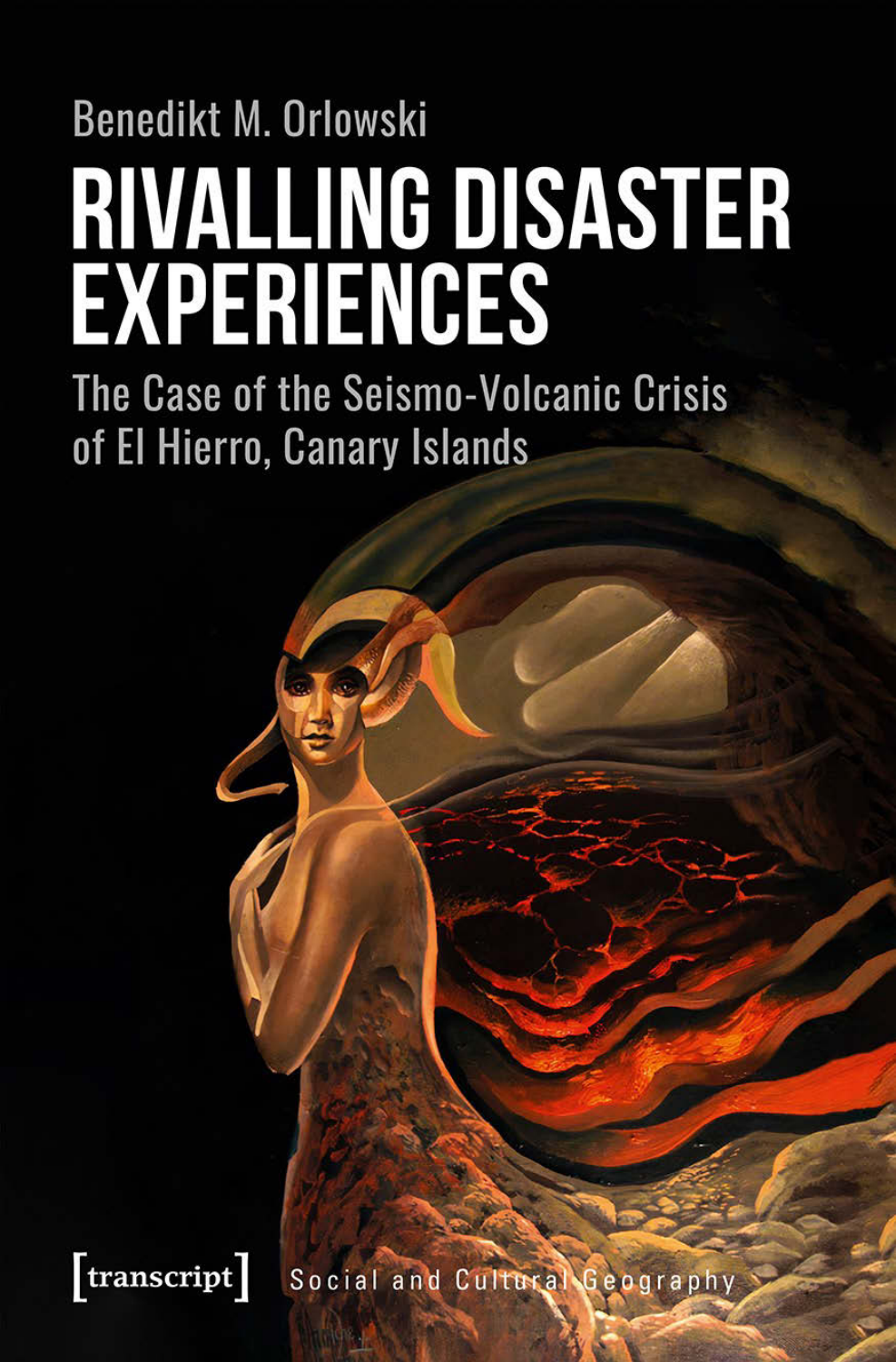## **From:**

*Benedikt M. Orlowski* **Rivalling Disaster Experiences** The Case of the Seismo-Volcanic Crisis of El Hierro, Canary Islands

February 2021, 278 p., pb., 12 b&w ill., 39 col. ill.

60,00 € (DE), 978-3-8376-5512-4 E-Book: PDF: 59,99 € (DE), ISBN 978-3-8394-5512-8

People experience disasters very differently. Conflicts about a »correct« interpretation of the risks might arise. The side-by-side of different truths lead to people seeing mismanagement and disinformation. The volcanic crisis of El Hierro shows how rivalling interpretations amongst affected islanders, the media, sciences, and disaster response institutions cause great social tensions and scepticism towards scientific information. Thus, to fully understand disaster risk, the focus must shift to the rifts between established convictions and the individuals' creativity to overcome them, taking into account their embeddedness in various fields of practice, each with their own rationales and ruptures.

**Benedikt M. Orlowski**, born in 1979, works as a research associate at the Department for Urban Research and Statistics in Nürnberg. The human geographer did his doctorate at the University of Erlangen-Nürnberg and is a member of the working group on »Cultures and Disasters« at the local Institute for Geography. In 2015, he co-edited a volume on Cultures and Disasters which has become a seminal book in its field. His research focus is on human geography, particularly the geography of risk and crossdisciplinary approaches to volcanic risk, and risk and the media.

For further information:

www.transcript-verlag.de/en/978-3-8376-5512-4

© 2021 transcript Verlag, Bielefeld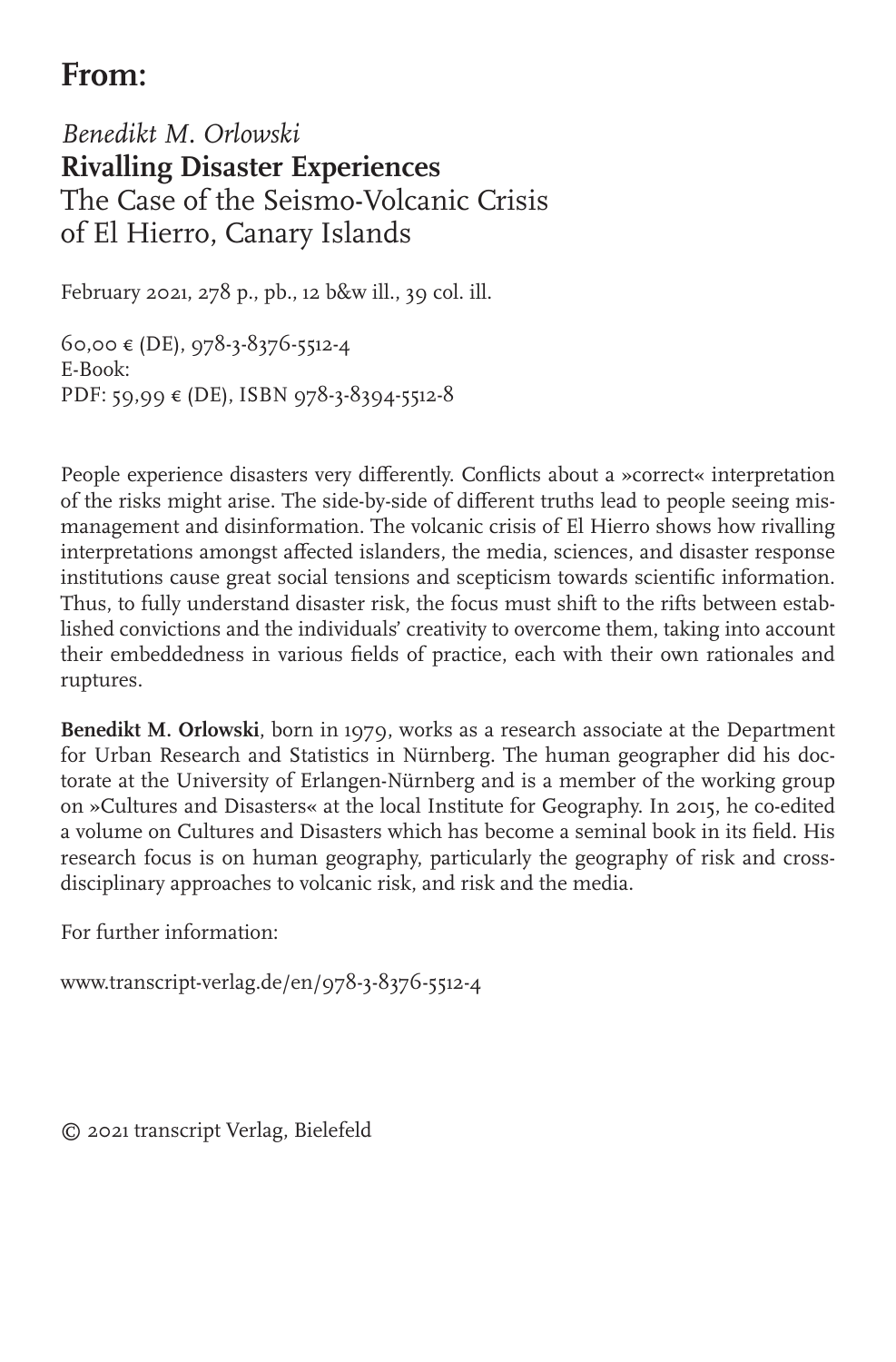# **Contents**

| 1.                                                    |                                                                                  |  |  |  |  |  |  |
|-------------------------------------------------------|----------------------------------------------------------------------------------|--|--|--|--|--|--|
| 2.                                                    |                                                                                  |  |  |  |  |  |  |
| 3.                                                    |                                                                                  |  |  |  |  |  |  |
| 3.1.                                                  |                                                                                  |  |  |  |  |  |  |
| 3.2.                                                  |                                                                                  |  |  |  |  |  |  |
|                                                       | 3.2.1. Overview of the Island: Population and Settlements 27                     |  |  |  |  |  |  |
|                                                       |                                                                                  |  |  |  |  |  |  |
|                                                       |                                                                                  |  |  |  |  |  |  |
|                                                       |                                                                                  |  |  |  |  |  |  |
| 3.3.                                                  | Un solo pueblo? - The Administrative Structure of the Canary Islands  34         |  |  |  |  |  |  |
| 3.4.                                                  | The Canary Islands Plan for Civil Protection Against Volcanic Risks  37          |  |  |  |  |  |  |
|                                                       |                                                                                  |  |  |  |  |  |  |
|                                                       |                                                                                  |  |  |  |  |  |  |
|                                                       | 3.4.3. One Volcanic Risk - Shared Responsibilities between                       |  |  |  |  |  |  |
|                                                       |                                                                                  |  |  |  |  |  |  |
|                                                       | 3.4.4. Volcanic Traffic Light - Synchronising Volcanic Activity and Response  41 |  |  |  |  |  |  |
| 4.                                                    | A Scientist's View on Volcanic Risks on El Hierro, Canary Islands  45            |  |  |  |  |  |  |
| From Myth to Science to Mystical Controversy:<br>4.1. |                                                                                  |  |  |  |  |  |  |
|                                                       |                                                                                  |  |  |  |  |  |  |
| 4.2.                                                  |                                                                                  |  |  |  |  |  |  |
| 4.3.                                                  |                                                                                  |  |  |  |  |  |  |
| 4.4.                                                  | Exploring the Past: Volcanic Risk between Estimation,                            |  |  |  |  |  |  |
|                                                       |                                                                                  |  |  |  |  |  |  |
| 4.5.                                                  | El Hierro's Seismo-Volcanic Event from the View of Volcanology  57               |  |  |  |  |  |  |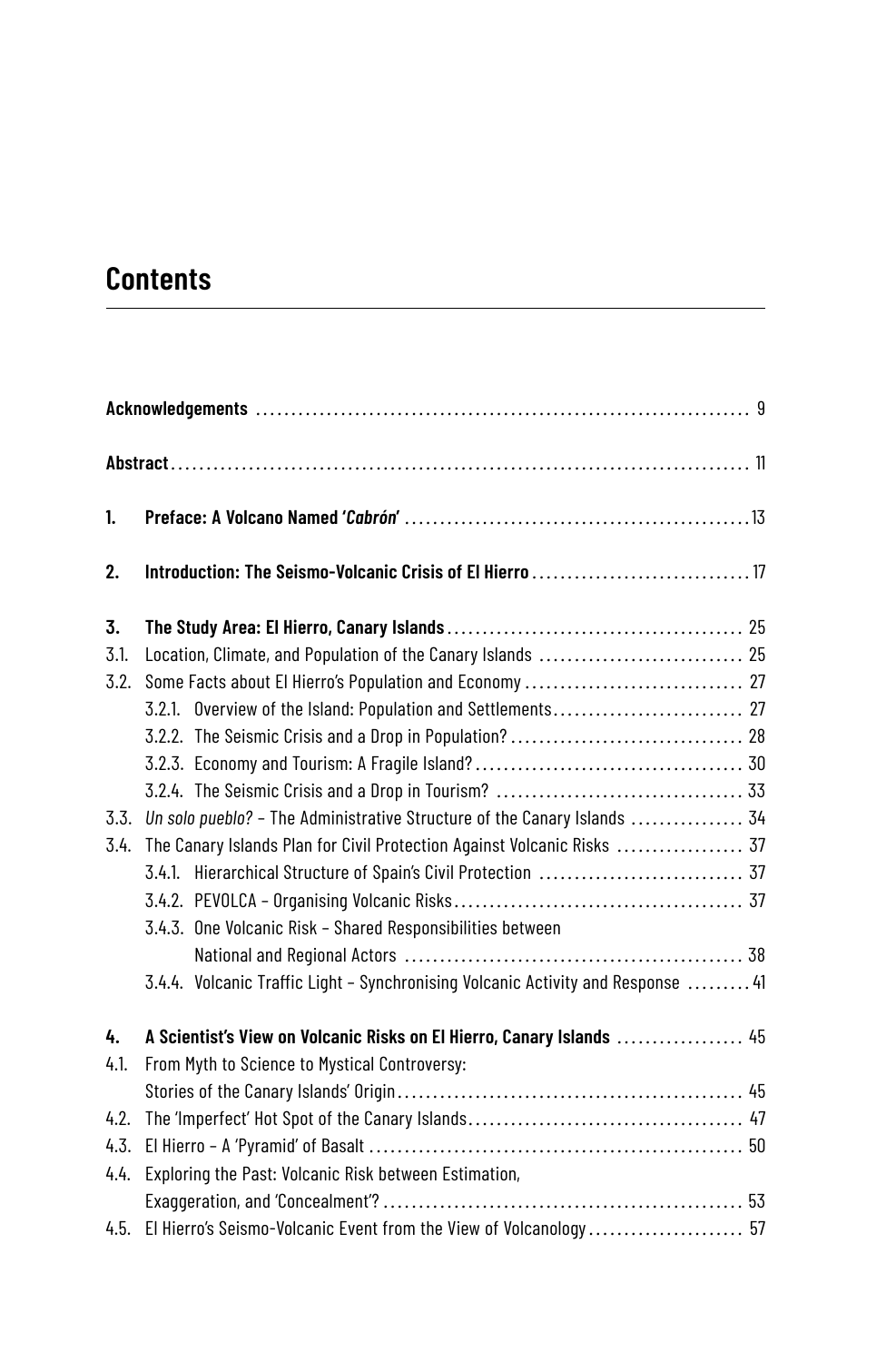|      |                                                                         | 4.5.1. Seismic Anomaly: The Pre-Eruptive Phase (July 2011 - October 2011)  58           |  |  |
|------|-------------------------------------------------------------------------|-----------------------------------------------------------------------------------------|--|--|
|      |                                                                         | 4.5.2. Uncertainty about Explosiveness: The Eruption (October 2011 - March 2012) 60     |  |  |
|      |                                                                         | 4.5.3. Seismic Unrest: After the Eruption (March 2012 - March 2014)  62                 |  |  |
| 5.   |                                                                         |                                                                                         |  |  |
| 5.1. | Opening Up and Bridging the Gap(s) of Disaster Rationales 66            |                                                                                         |  |  |
|      | 5.1.1.                                                                  | A Brief (and Incomplete) History of What Is Meant to Be a Disaster  66                  |  |  |
|      | 5.1.2.                                                                  |                                                                                         |  |  |
|      |                                                                         |                                                                                         |  |  |
|      |                                                                         | 5.1.4. Interim Conclusion: Four Axioms for Further Research  79                         |  |  |
|      |                                                                         | 5.1.5. Another 'Myth': Islands and Insularity - Entity or Delusion?  79                 |  |  |
| 5.2. |                                                                         |                                                                                         |  |  |
| 5.3. | Phenomenon I: Risk 'In-Between' Individual and Collective Experience 89 |                                                                                         |  |  |
| 5.4. |                                                                         |                                                                                         |  |  |
| 6.   |                                                                         | Geography of Risk Inspired by a Pragmatist Notion of Praxis  95                         |  |  |
| 6.1. |                                                                         |                                                                                         |  |  |
| 6.2. |                                                                         |                                                                                         |  |  |
|      |                                                                         |                                                                                         |  |  |
|      |                                                                         | 6.2.2. Stream of Experiences and Stabilised Rationales  100                             |  |  |
|      |                                                                         |                                                                                         |  |  |
|      |                                                                         |                                                                                         |  |  |
| 6.3. |                                                                         | Interim Conclusion: Rivalling Fields of Practice in the Wake of a Disaster  106         |  |  |
| 6.4. |                                                                         |                                                                                         |  |  |
| 6.5. |                                                                         |                                                                                         |  |  |
| 7.   |                                                                         |                                                                                         |  |  |
| 7.1. |                                                                         |                                                                                         |  |  |
| 7.2. |                                                                         |                                                                                         |  |  |
| 7.3. |                                                                         |                                                                                         |  |  |
|      | 7.3.1.                                                                  | Grounded Theory as a Key to Individuals' 'Theories of Risk' 113                         |  |  |
|      |                                                                         |                                                                                         |  |  |
|      |                                                                         |                                                                                         |  |  |
|      |                                                                         | 7.3.4. Abduction: A Pragmatist's Approach to Sudden Inspirations 120                    |  |  |
|      |                                                                         | 7.3.5. Exploration and Experience-Making as a Way of Research  123                      |  |  |
|      |                                                                         |                                                                                         |  |  |
| 7.4. |                                                                         |                                                                                         |  |  |
|      | 7.4.1.                                                                  | First Phase - 'Remote Sensing' Medial Coverage and Comments 127                         |  |  |
|      | 7.4.2.                                                                  | Second Phase - Detecting Continuities and Ruptures in Everyday Life  128                |  |  |
|      |                                                                         | 7.4.3. Third Phase - Identifying Fields of Practice, Rationales, and Singularities  130 |  |  |
|      |                                                                         | 7.4.4. Fourth Phase - Going into Dialogue with the Data (2014-2018)  133                |  |  |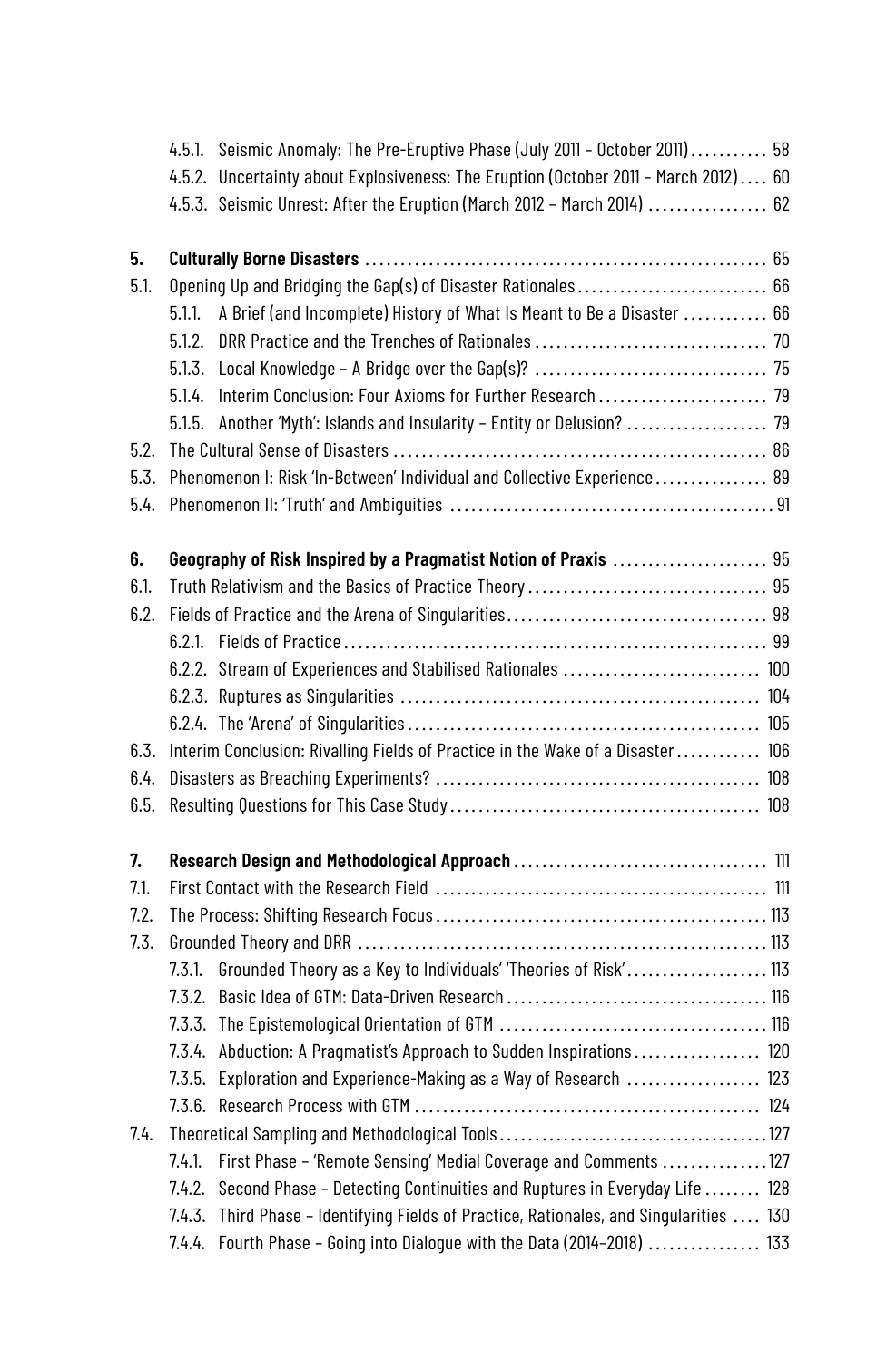| 8.                                                                              |        | Disaster Experiences in Rivalling Fields of Practice  137                            |  |
|---------------------------------------------------------------------------------|--------|--------------------------------------------------------------------------------------|--|
| 8.1.                                                                            |        |                                                                                      |  |
|                                                                                 | 8.1.1  |                                                                                      |  |
|                                                                                 | 8.1.2. |                                                                                      |  |
|                                                                                 |        | 8.1.3. The Seismic Crisis as a Rupture of Aesthetics  144                            |  |
| 8.2.                                                                            |        |                                                                                      |  |
|                                                                                 |        | 8.2.1. The Community-Defining Concepts of Being Herreño  148                         |  |
| 8.3.                                                                            |        |                                                                                      |  |
| "It's Not Real" - La Restinga 'Killed' by the Alarmist News Media 161<br>8.3.1. |        |                                                                                      |  |
|                                                                                 |        | 8.3.2. Rationale: Sensationalism as the Cause of the 'Seismo-Volcanic Crisis'  166   |  |
|                                                                                 |        | 8.3.3. "The Monster is Rising" - How Real is the Unreal in the Media? 167            |  |
|                                                                                 |        | 8.3.4. > Breaking Normalcy« - the '(Ir-)Rationale' of Disaster Journalism179         |  |
|                                                                                 |        |                                                                                      |  |
|                                                                                 |        | 8.3.6. Rupture between Disaster Narratives and Experience -                          |  |
|                                                                                 |        | "Seismic Violence Ruptures the Message of Tranquillity"  182                         |  |
|                                                                                 |        |                                                                                      |  |
|                                                                                 |        |                                                                                      |  |
|                                                                                 |        | 8.3.9. Comments as an Arena of Singularities: The Case of the 'Masked Avenger' 185   |  |
|                                                                                 |        | 8.3.10. Practices of Counter-Staging: Managing Disaster Vocabulary and Images  190   |  |
|                                                                                 |        | 8.3.11. Interim Conclusion: Staging a Disaster and Re-staging a Community  195       |  |
| 8.4.                                                                            |        |                                                                                      |  |
|                                                                                 | 8.4.1  | "Prepared for What's Planned, the Unexpected Arises" 197                             |  |
|                                                                                 |        | 8.4.2. Phenomenon: Communicating Uncertainty Is a Tightrope Walk  200                |  |
|                                                                                 |        |                                                                                      |  |
|                                                                                 |        |                                                                                      |  |
|                                                                                 |        | 8.4.5. Strategy: Run with the Pack - Proactive Information Management 206            |  |
|                                                                                 |        | 8.4.6. Objective: Re-Education - Living in Certainty with Uncertainty 210            |  |
|                                                                                 |        |                                                                                      |  |
| 8.5.                                                                            |        |                                                                                      |  |
|                                                                                 |        | 8.5.1. Eradicating Contingency and The Practice of Mapping Volcanic Risks 216        |  |
|                                                                                 |        |                                                                                      |  |
|                                                                                 |        |                                                                                      |  |
|                                                                                 |        |                                                                                      |  |
|                                                                                 |        | 8.5.5. Contingent Scientific Legitimacy - "Who Has the Seismic Network               |  |
|                                                                                 |        |                                                                                      |  |
| 8.6.                                                                            |        | Summary: Rivalling Fields of Practice in the Case of El Hierro's Seismic Crisis  231 |  |
|                                                                                 |        |                                                                                      |  |

**9. Conclusion: Disaster Experiences Emerging from Rivalling Fields of Practice**..... 235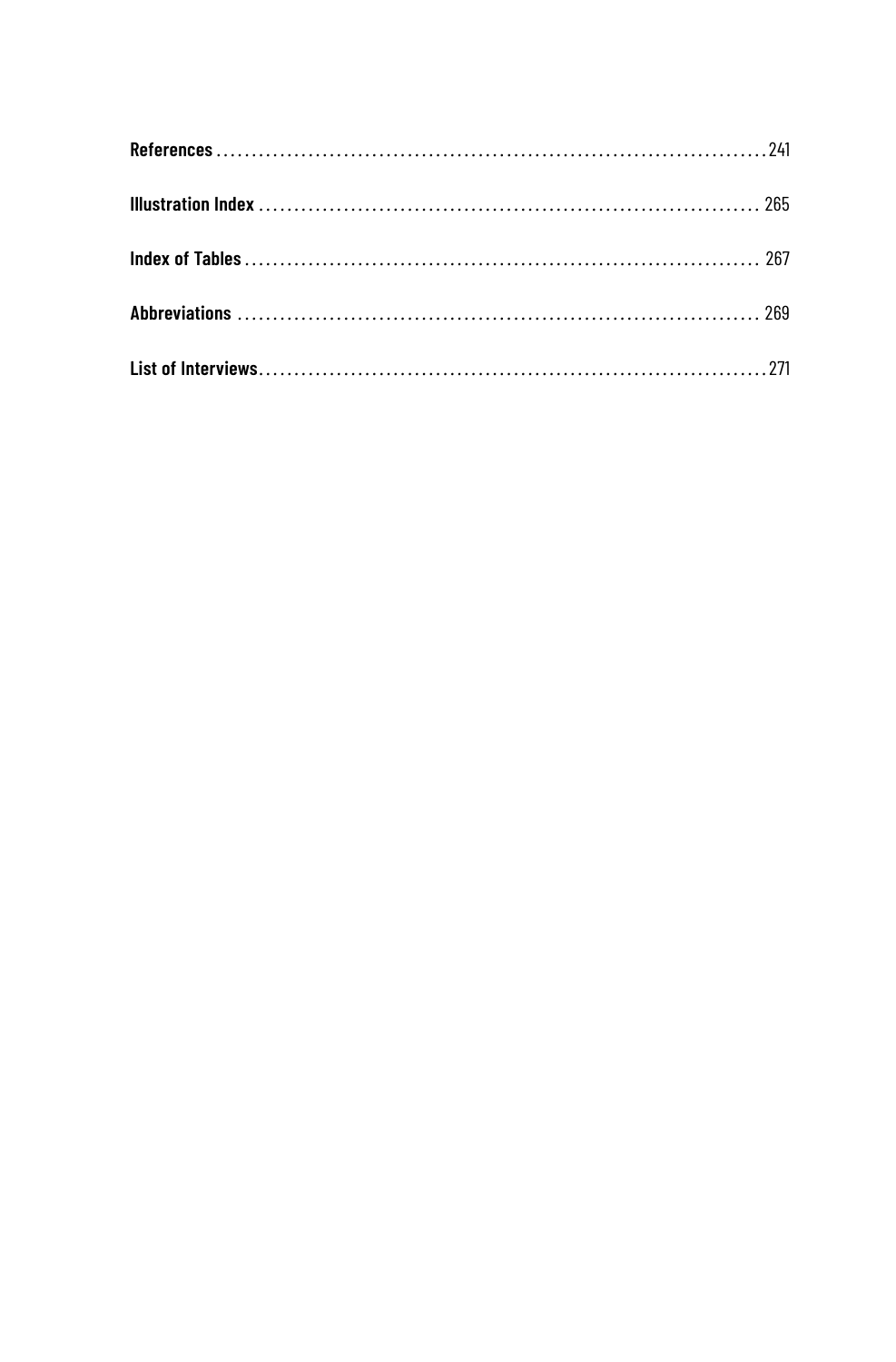### **Acknowledgements**

First of all, I would like to thank Fred Krüger, the supervisor of my doctoral thesis. His providing the thematic framework of cultures and disasters proved to be an important inspiration that led to this work. He created a creative working environment in which I had the necessary freedom and support to adequately approach the complexity of crises and catastrophic situations. His personal commitment ensured the financing of my thesis, two field stays, and six years of employment at the Institute of Geography.The many experiences I have gained in teaching, organising field trips and co-authoring exciting publications have been deeply rewarding.

I would also like to thank my great colleagues and friends at the Institute of Geography. In particular, I thank Klaus Geiselhart, who was an important source of inspiration for the theoretical background of this work. I would also like to thank the other members of our working group: Fabian Schlatter, Peter Führmaier, Christoph Haferburg, Tobias Häberer, Thomas Schmitt, and Annika Hoppe-Seyler were important partners in discussing the topics of this thesis or just to chat. And I would like to thank Erin Troseth for the thoughtful proofreading.

It was a special honour for me to experience so much friendship, trust, support and openness from of my interview partners on Tenerife, La Palma, Gran Canaria, and most of all, the Herrenian people. Special thanks to all those who took the time to talk to me about their experiences and their knowledge about the seismovolcanic crisis. I would especially like to thank Sabine Willmann (Casa Rural El Sitio) and Beatriz Oliver for their active support and friendship. Both brought me into contact with important interview partners and made El Hierro a second home for me. El Hierro and its people are deeply rooted in my heart. I hope that with this work I can contribute to a better mutual understanding between the actors involved and that future (seismic) crises can thus be managed even better.

I also thank my close friends and loved ones who helped me to overcome my own little crises with this doctoral thesis, who believed in me and had such a great understanding of the difficulties and sufferings of a 'never-ending' PhD student.

This thesis is dedicated to my late mother.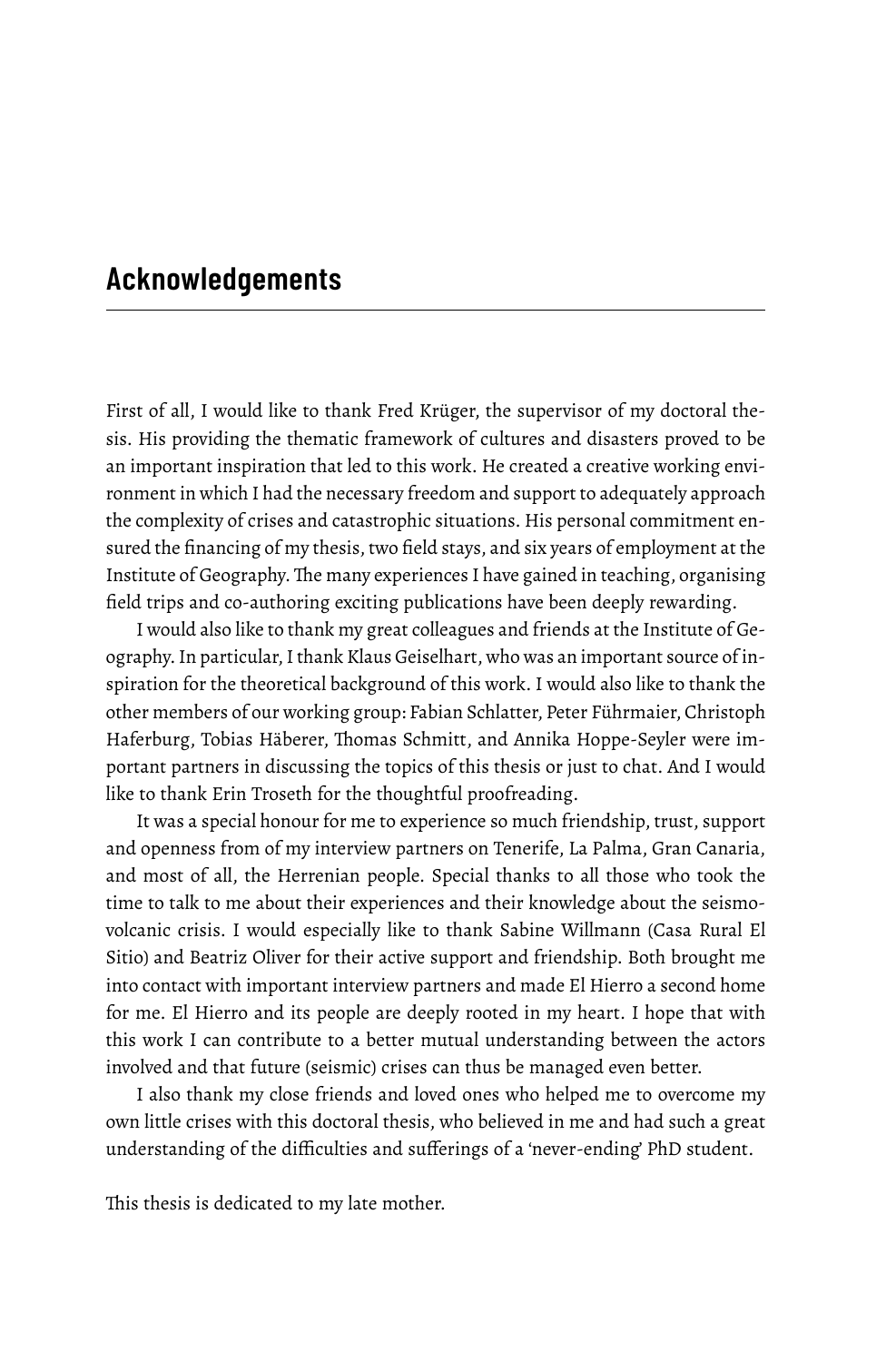The work at hand represents the slightly edited version of my doctoral thesis which has been accepted by the Faculty of Sciences of the Friedrich-Alexander-Universität Erlangen-Nürnberg with the original title of "'La Crisis Sísmica': Disaster Experiences Emerging from Rivalling Fields of Practice. A Case Study of the 2011–2012 Seismo-Volcanic Crisis of El Hierro, Canary Islands" in 2019.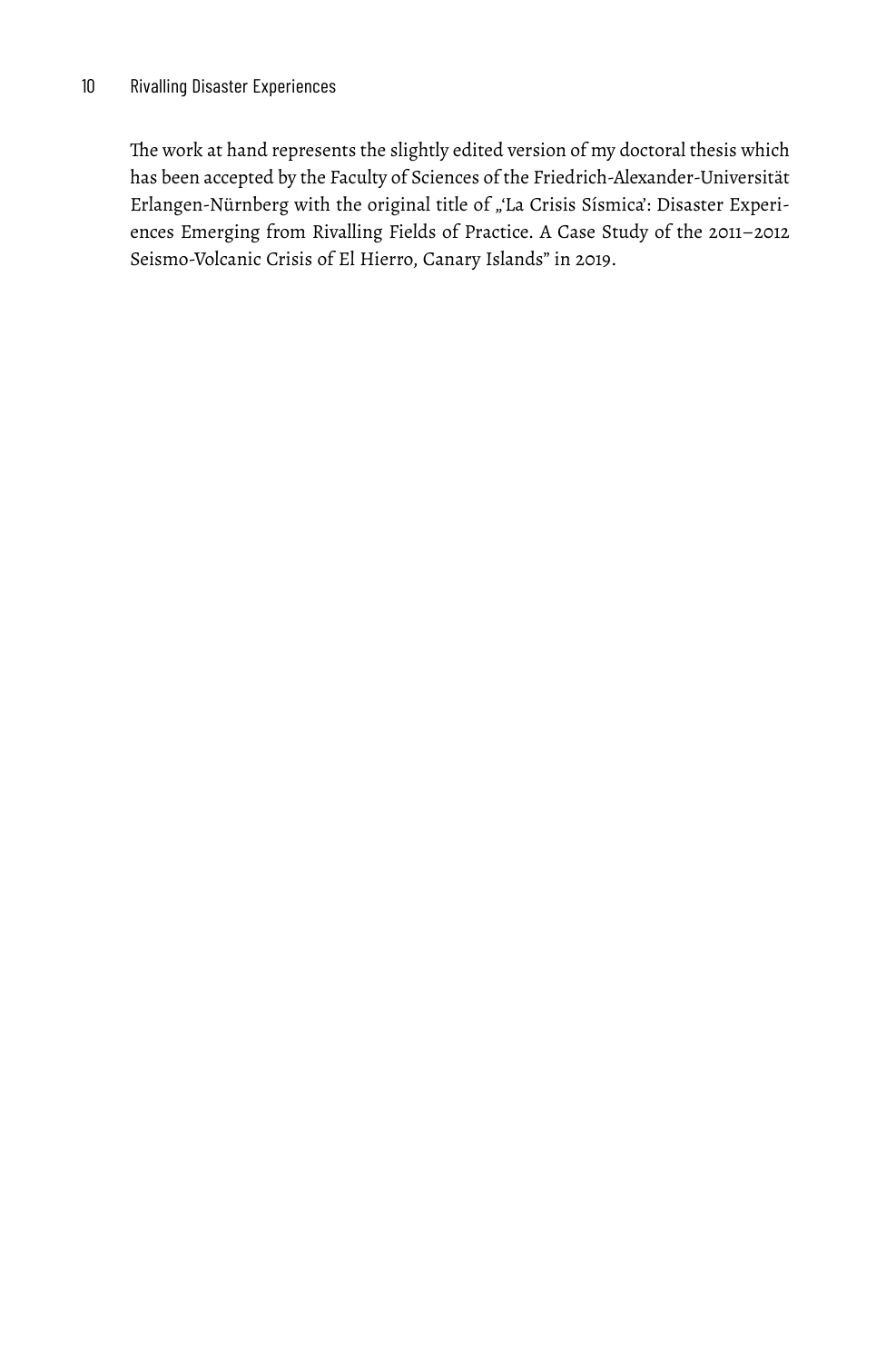## **Abstract**

This study deals with the social implications of the 2011 to 2012 submarine volcanic eruption off El Hierro, often referred to as a 'seismo-volcanic crisis', and its aftermath.The event caused hardly any material or physical damage but was nonetheless portrayed as a disaster in the media, causing great social tensions between various fields of practice: affected neighbours, the (social and traditional) media, sciences and academia, local government, and various institutions involved in disaster response and management. The work focusses on the creative internalisation of a natural hazard by individual actors, taking into account the actors' embeddedness in various fields of practice, each with its own rationales. Current challenges of disaster risk reduction (DRR) are discussed in light of a dynamic understanding of culture, truth relativism, pragmatism, and practice theory. Based on a grounded theory methodology inspired by pragmatism, the study traces individuals' mindsets and bases for action, iteratively switching between analysing data and processing theory. Interviews with over sixty people were conducted as part of this research. The crisis appears as rivalling framings of the natural event: from media and bloggers to politicians and people involved in tourism or civil protection. Overall, this led to a great rift between the different images of volcanic risk. Consequently, the interpretation of risk remained highly ambiguous, and scientific information that was supposedly neutral became the actual risk for the actors in civil protection and the tourism sector. The interstice between these fields and their rationales provides the ground for creative solutions. Examples of this are how commenters of online newspapers contrasted 'alarmist' statements in the media with their own interpretations and how civil protection experts developed a well-balanced information policy to avoid information 'misuse' by the media, though doing so ran the risk of being accused of censorship. This study shows how the current hot topics in society (scepticism towards the media and science; conspiracies) and the ways in which our relationship to information can be skewed are also relevant challenges in DRR. In order to acknowledge the complexity of risk adaptation praxis, future research must focus on the drivers and the dynamics of social change which are located in the gaps between supposedly established convictions. The ability of a society and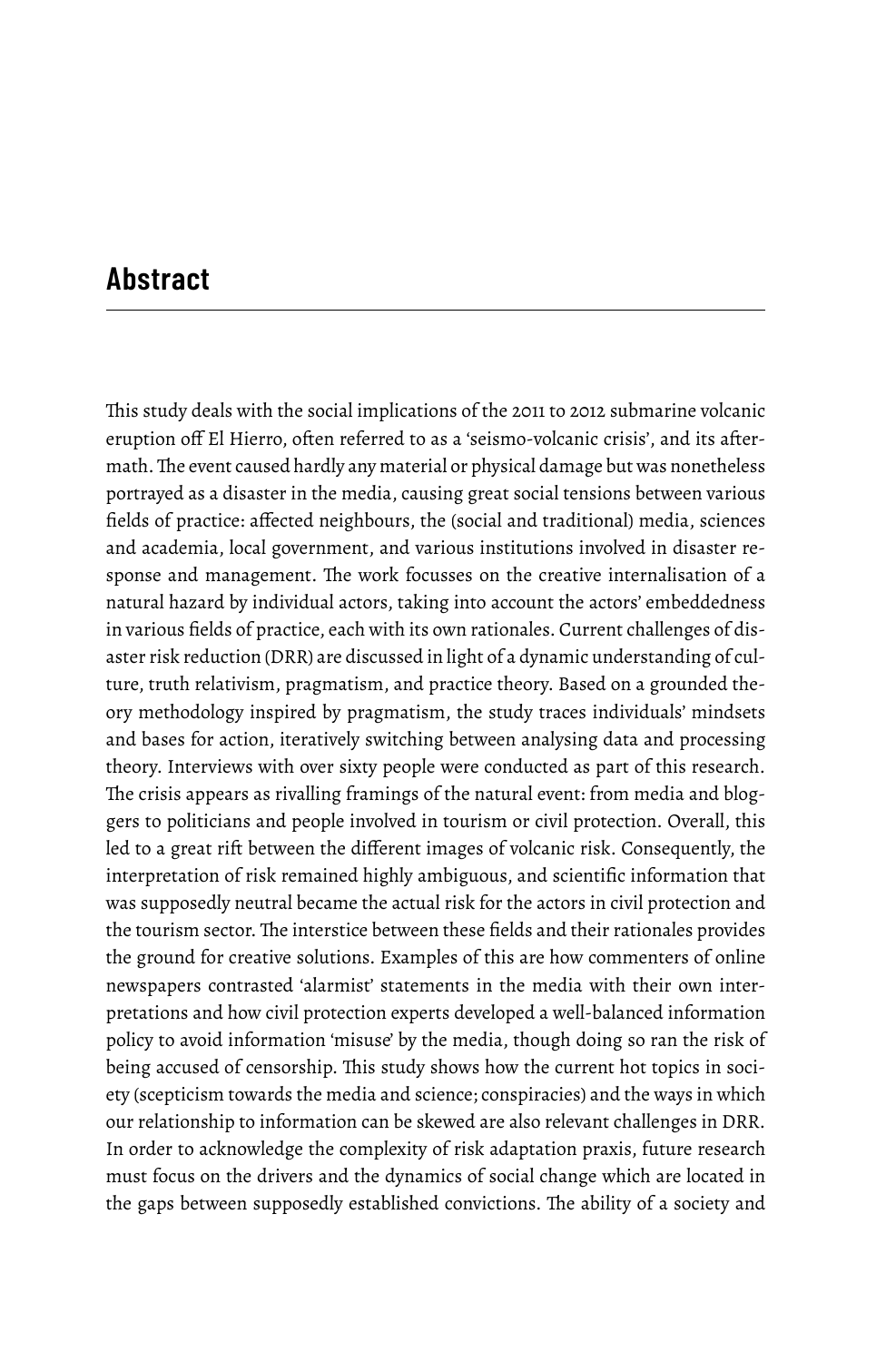its individuals to question and break with well-established rationales and practices has to be seen as the key to its adaptability.

#### Keywords

disaster risk reduction, DRR, culture, crisis, volcanic risk, earthquake risk, submarine eruption, adaptation, media, disaster management, disaster preparedness, civil protection, speculation, alarmism, social media, disaster journalism, islands, information management, Canary Islands, El Hierro, Tagoro, practice theory, pragmatism, phenomenology, grounded theory, local knowledge, community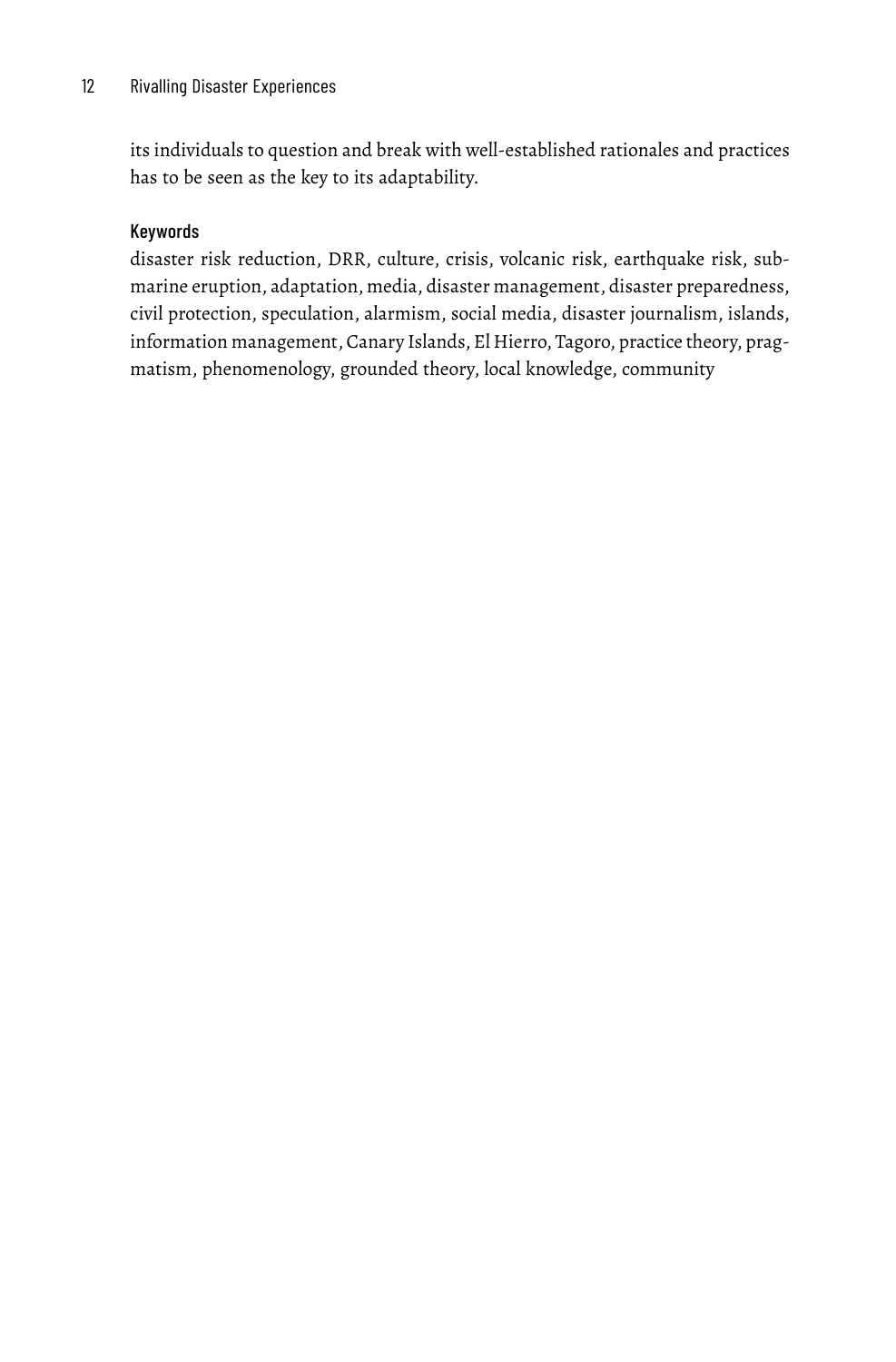### **1. Preface: A Volcano Named '***Cabrón***'**

It was a rather fresh but placid early spring day when I was visiting La Restinga, the small fishing village in the south of El Hierro, two weeks after I arrived 'at the end of the world' or the 'island of the meridian'. The splendid island has been given these notions as it once marked the westernmost outpost of the Spanish empire. A block of concrete holding a little steel globe reminds the visitor that the island once served as the prime meridian.

I felt a little bit dizzy after surmounting the infinite serpentines of the timehonoured road with the unimposing number HI-1. The road connects the El Golfo valley with La Restinga over a distance of about thirty-six kilometres. Though a small island, the trip across El Hierro with the car took me over an hour and led me over the island's peak, the fifteen-hundred-metre-high La Cumbre, passing through five different vegetation zones, from humid to arid, from laurel and fayalbrezal forests to pine forests to euphorbia. I met only one or two cars and in the villages the older residents looked curiously at me. After several dozen sharp turns, the last few kilometres of the road pass a rather recent lava field, auburn coloured and sprinkled with several elegant volcanic scoria cones. The razor-sharp basaltic formations on the arid lee side of the island are sparsely vegetated, with merry fellows of little euphorbia, and opening to a view of the tranquil village of La Restinga (Figure 1).

Although some of the little shops and one of the few restaurants were open, the streets seemed too deserted to me, even for this little village. However, this observation applied to the whole island. I was goggling at the sea and wondered if the notorious but unnamed submarine volcano, somehow the reason I came, would do me the favour of erupting again, at least a little gas bubble, to cast out the gloomy stillness and the doubts about the enduring sense of my study. But there was not a single sign of its existence or anything that could make a stranger think about a volcanic eruption and the 'seismo-volcanic' crisis of 2011–2012. The Mar de las Calmas remained as calm as its name promised.

Thankfully, around the corner at the small village square opposite the harbour with its oversized pier, some rusty voices rang out. A group of some friendly older fishermen gathered for a relaxed chat, accepting my timid request for shifting their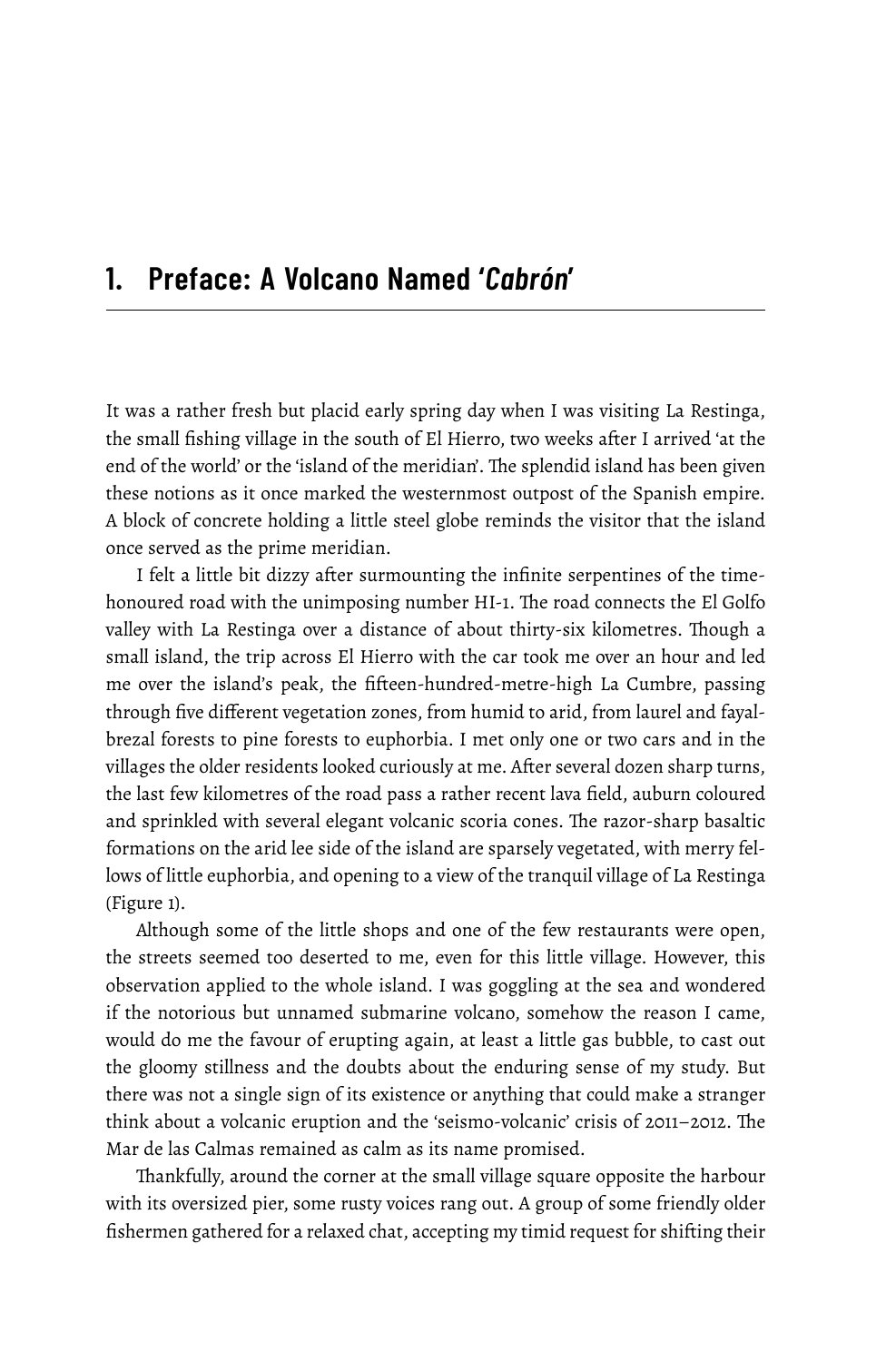

*Figure 1: The calm bay of La Restinga, with several scoria cones in the background.*

Source: Photo by author, taken on 20 February 2013.

topic of conversation to the 'seismic crisis' only with a murmur. They complained in unison about the volcano's fatal impact on the village's economy, the media's sensationalistic slant and the politicians' self-interest. None of which I was hearing for the first time. I was eager to figure out if they had christened their 'doom'. With a cautious voice, one of them replied to my question: "*Volcán de la Restinga, no?!*". Then another raised his voice: "I would name it *El Cabrón!*" (the bastard) and everybody laughed. To more laughter, he explained "Because it fucked us." Continuing, he stated that "it remained ninety meters below the sea surface. […] *Hombre!* It remained in a depth at which it is no use, not even for scuba diving" (2 Mar 2013, ID  $83)^1$ .

Their uncertainty about the name aroused my interest. During my further field work I asked my interviewees if they knew the volcano's name. Most of them were convinced that the name either was (or must be) 'El Volcán de La Restinga', though 'El Volcán de Las Calmas' was also mentioned many times: I was even gifted a jute bag with a print of the submarine volcano and that name printed beneath it (see

References to interviews are given with the date of the interview and the ID number I assigned to it for the study. Below, I will also use pseudonyms for the interview partners.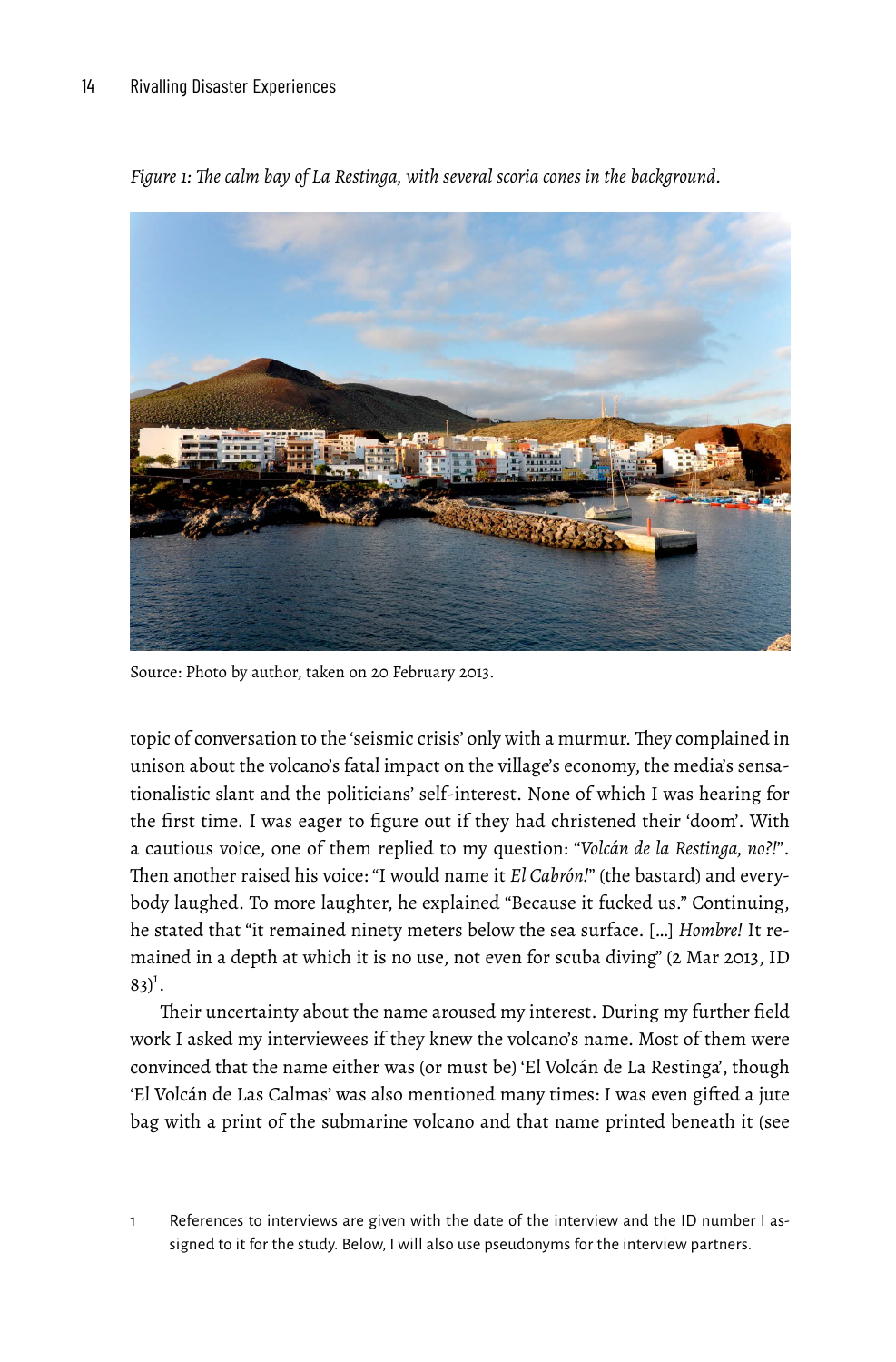

*Figure 2: "Volcán de Las Calmas" print on a jute bag.*

Source: Bag is designed collectively by the users of the Occupation Centre 'El Sabinar' (El Pinar); probably in 2012, with friendly permission of one of the former operators.

Figure 2). But the volcano remained without a real name, and scientific studies callously designated it as the 'submarine volcano of El Hierro'.

Several years later (in May 2016), in the tradition of the old explorers, the Spanish Institute for Oceanography officially named the submarine volcano 'Tagoro'. It was their oceanographic vessel, the Ramón Margalef, that mapped the volcano for the first time. The name 'Tagoro's origins are in the Berber language, meaning a circular-shaped place made from stones, or a meeting place (eldiario.es 2016).

Yet no one asked the Herrenians if they agreed with the name. There was neither a public vote nor did the scientists contact the island's government before the name was made official. It may not surprise that El Hierro's president Belén Allende commented on this questionable behaviour in a regional newspaper: "again they have proven the divorce between the scientific community and the society" (Belén Allende, according to Ávila 2016; translated from Spanish by the author).

As the scientists' behavior has led the Herrenians to feel ignored, it seems almost imperative to name the volcano according to a place where people meet and exchange. On the other hand, of course, one might raise the question of why no attempt had been made by the Herrenians themselves to name the volcano. If a thing is not named, is it inconceivable or just not existent? Apparently, the submarine volcano off of La Restinga, which almost has become a new island, remains a rather unloved child of El Hierro.